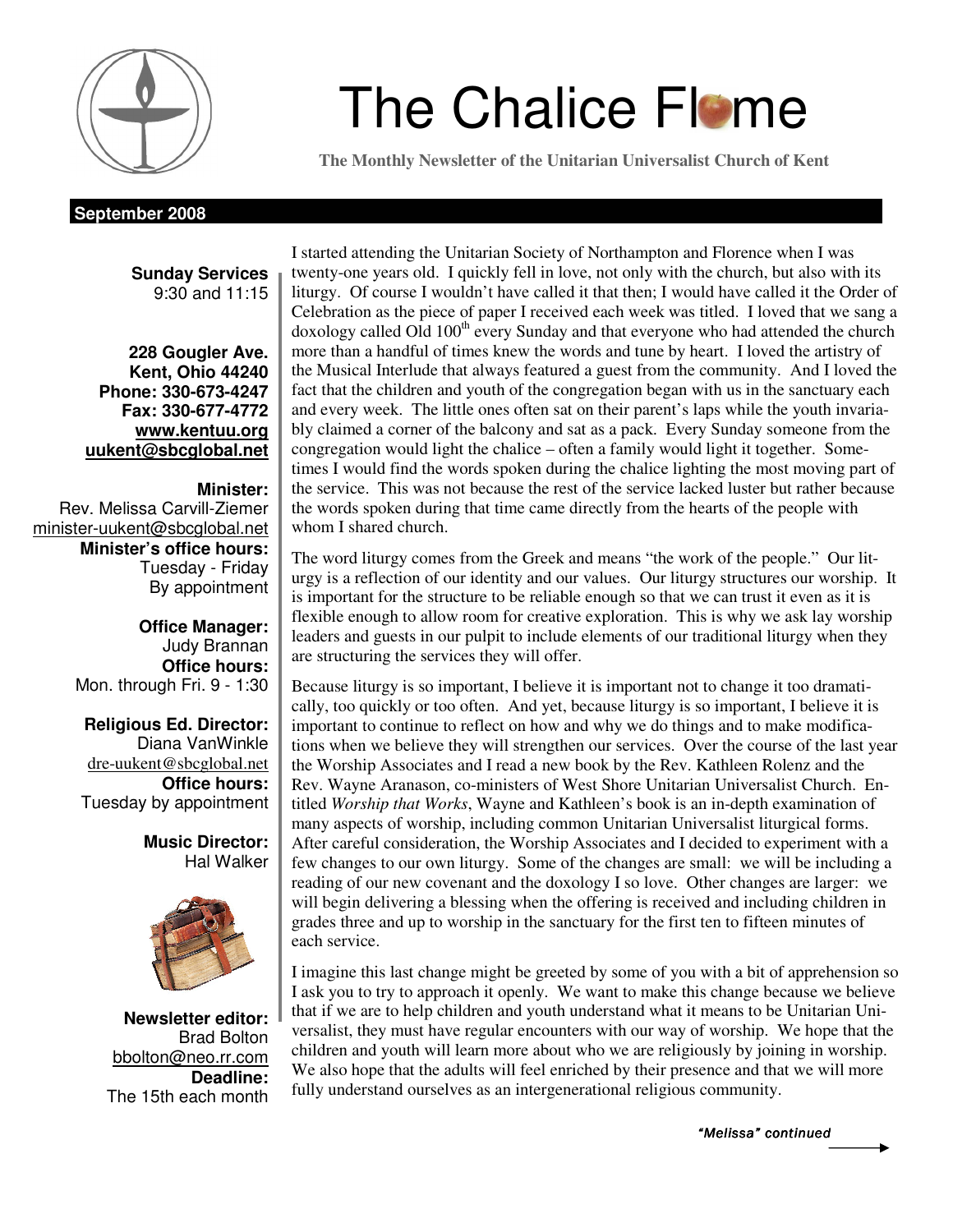#### September Sermons

September 7 *Pilgrimage* 

Rev. Melissa Carvill-Ziemer and Diana VanWinkle, Director of Religious Education

#### **Today we return to two Sunday worship services at 9:30 and 11:15.**

The whole extended family is invited to join in our annual Ingathering service. This service will be the first in a five part series inspired by the five pillars of Islam. We will take each pillar in turn, considering how the particular wisdom and practice of Islam can inform and inspire us as Unitarian Universalists.

Please bring a small sample of water and soil (film container size) from a place that has been significant to you this summer to share in our Ingathering service. In a slight deviation from tradition, we ask you to answer two questions about the elements you bring prior to the service (see below). Slips of paper with the following questions will be inserted in the order of service in late August and early September. Alternatively, you may email your responses to our minister at minister-uukent@sbcglobal.net

 Where is your water and soil from? In what ways did the summer season gift you?

September 14 *Prayer* Rev. Melissa Carvill-Ziemer and Worship Associate Kristofer Sperry This second in our series on the five pillars of Islam will explore the practice of prayer. Observant Muslims pray five times each day. This morning we will explore authentic and meaningful Unitarian Universalist approaches to prayer.

September 21 *Fasting*

Rev. Melissa Carvill-Ziemer and Worship Associate Ted Voneida

In the midst of Ramadan, we will continue our series on the pillars of Islam with attention to fasting. Observant Muslims fast during daylight hours for the duration of Ramadan. We will consider how fasting and abstinence might fit in a Unitarian Universalist spiritual life.

September 28 *Almsgiving* 

Rev. Melissa Carvill-Ziemer and Linda Mishler, Chair of the Stewardship Committee The practice of Zakat requires that Muslims give a percentage of their income and assets to the poor each year. Inspired by this practice, we will consider the meaning of stewardship in our own religious context.

Melissa, cont'd.

None of these changes are necessarily permanent. Consider them an experiment and offer us your feedback as you notice how they feel over time. The Worship Associates and I will be reconsidering these changes at our December meeting. And speaking of Worship Associates, we are recruiting some new members to join our team starting in January 2009. If you are interested in joining us, please let me know and I will give you more information and an application.

See you in church,

Melissa

#### Fall Picnic is September 7th

Let's all get together for one last summer party at Plum Creek Park! Our fall picnic will follow In-gathering on 9/7 at 1:00 p.m. in Shelter #1 of Plum Creek. This event is for everyone--members, friends, and visitors--so bring a dish to share, any games if you wish, and come have some fun! There will be maps on the brochure table in the Founder's Lounge if you need directions. Questions? Contact Judy in the church office, or Lori McGee. Hope to see you there!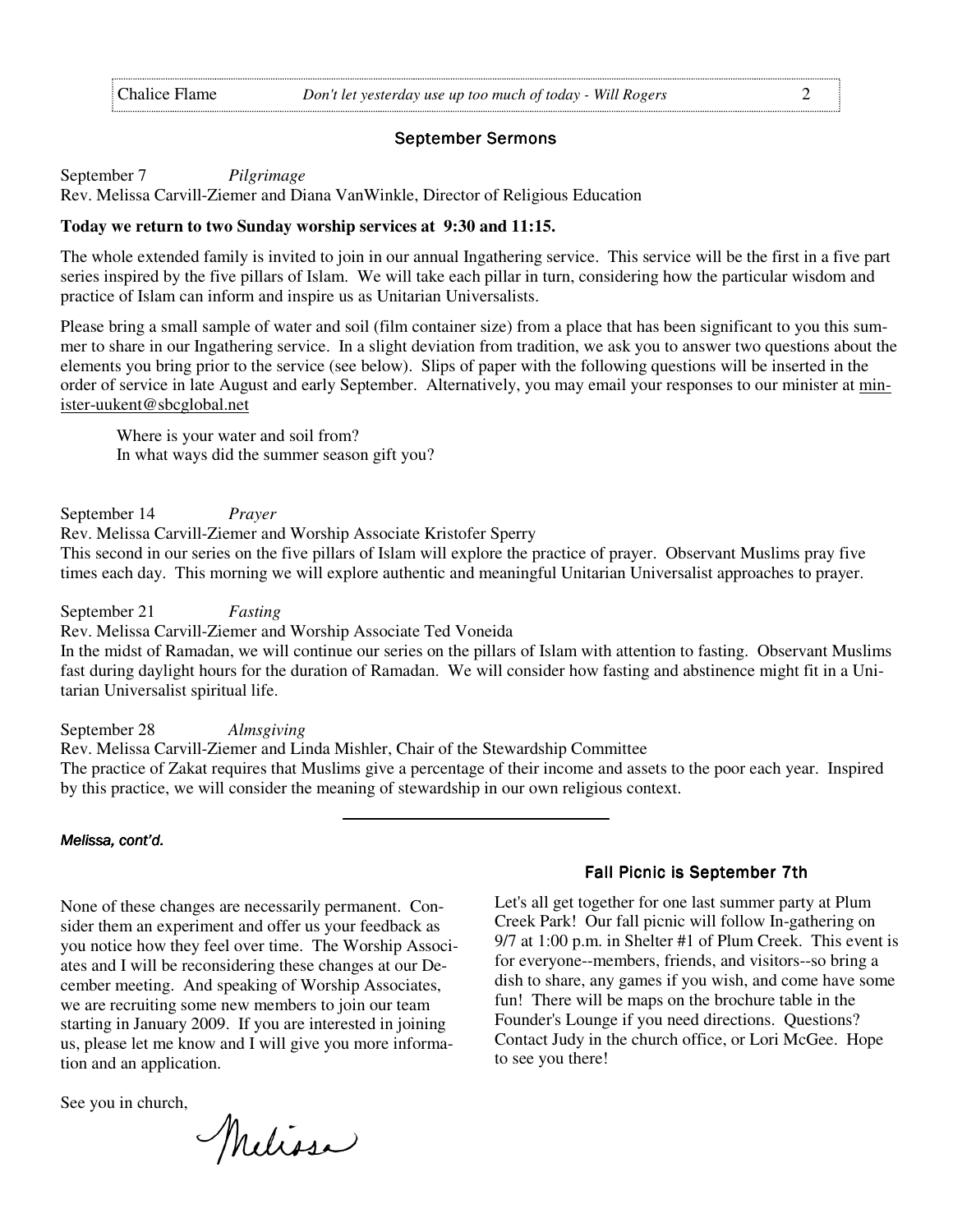#### Moderator's Message

As September approaches, I want to share with you the highlights of Board of Trustees actions that have occurred over the summer months. The Board approved a motion authorizing the use of capital funds for the purchase of ceiling fans to be installed in the sanctuary. We also approved several new or revised policies, including: child and youth protection policy and procedures prepared by the Religious Education Committee; policy regarding disruptive behavior prepared by the Committee on Ministry; finance policies prepared by the Finance Committee. The Board also made appointments to three different committees that report directly to the Board:

- Elaine Yehle Bowen has been appointed to the Committee on Ministry. She will replace Kim Marfy who is stepping down after 6 years of service on the committee. Other members of the Committee on Ministry are Saul Flanner (co-chair), Kathie Slater (co-chair), Jay Grech, and Rev. Melissa Carvill-Ziemer (ex officio). The Committee on Ministry monitors and nurtures the health of the shared ministry of the congregation.
- Bailey Clegg has been appointed to the Master Plan Committee. Other members of the committee are Jane Krimmer (chair), Mary Lou Holly, Bill Eldredge, and Rev. Melissa Carvill-Ziemer (ex officio). The Master Plan Committee prepares and updates the vision state-

ment, mission statement and long-range plan of the church.

• Diane Kloss has been appointed to the Personnel Committee, replacing Kathie Slater. Other members of the committee are Linda Mishler and Kristofer Sperry. The Personnel Committee handles employment-related matters pertaining to church paid staff.

I hope you will join with the Board in welcoming Elaine, Bailey and Diane to their new positions and thanking Kim and Kathie for their dedicated service.

There are a multitude of other committees that require no formal Board appointment or invitation to join. Committee work can be a wonderful way to get to know other congregants and contribute to the life of the church while having fun at the same time. Please plan to attend the "committee fair" scheduled for September 21 between services and after the second service. Here you'll be able to learn about the work of all of our committees, from Aesthetics to Fund Raising to Upkeep. And, who knows, you just might find a new niche for yourself!

In service, faith and fellowship, Rhonda Richardson, Moderator

#### Lights, Camera, Auction!

Auction planning is well under way and we are looking forward to another exciting (and profitable!) evening! Donation forms will be available beginning October  $5<sup>th</sup>$  at coffee hour and should be returned by October  $19<sup>th</sup>$  for inclusion in the raffle basket; final deadline for turning in your forms is October 26<sup>th</sup>. Tickets will be on sale at cof- $\frac{5}{2}$  fee hour beginning October 19<sup>th</sup> and are \$12 (in advance or \$15 at the door). The next auction planning meeting will be Tuesday, September  $16<sup>th</sup>$  in the annex. As the auction approaches, we'll be asking for help with several smaller tasks, like cooking, bottle-washing, ticket sales, and clean-up, so please don't run away if you see me at coffee hour with my trusty clipboard! Questions, ideas, or offers to help should be directed to Beth Wills. And if you haven't yet joined the fundraising email list, please consider signing up at

http://groups.yahoo.com/group/uukentmoneymakers/. You'll be in the loop for all the fun fundraising events that help our church so much!



August was a month of fanciful clouds

#### Steve Sosebee to Speak at Church

The Unitarian Universalist Church of Kent is pleased to host Steve Sosebee, founder and President/CEO of Palestine Children's Relief Fund. On Friday, September 5 starting at 7:30 p.m. Mr. Sosebee will explain the work the Fund is doing with sick and injured children in Palestine, Iraq, Lebanon, and Syria. The Fund has a 17-year history of providing free medical care for sick and injured children. Some of the children helped by the Fund will probably accompany Mr. Sosebee during his presentation, which is open to the community. Steve was born and raised in Kent, OH and is a graduate of Kent State University.

*Susan Goekler*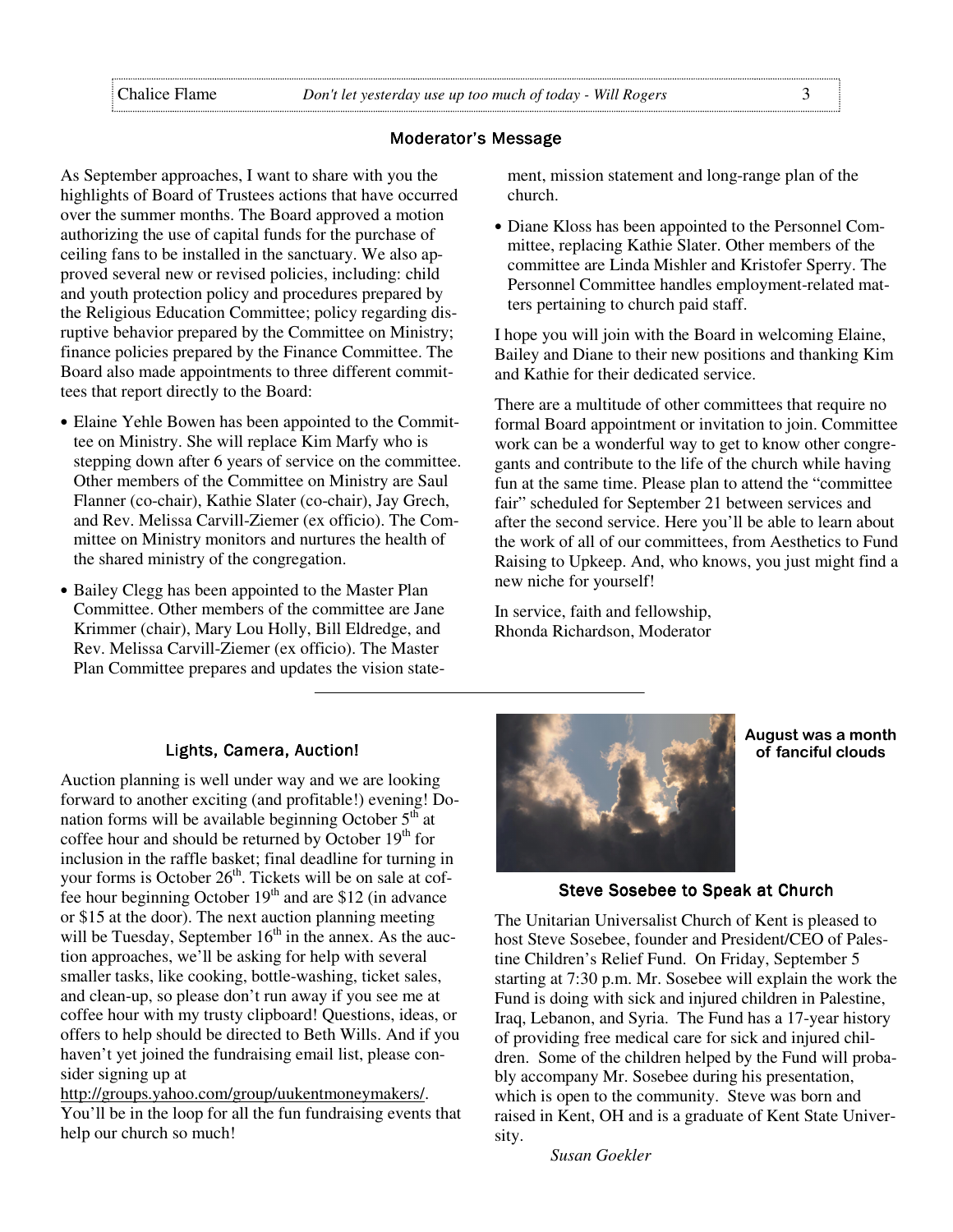#### Next Stop: Our Future

Our stewardship campaign to fund church operations for January - June of 2009 is under way now. Our goal this fall is to raise \$95, 664 in pledges. We are hoping that those who pledged for 2008 will renew their pledges for the first six months of 2009, prorated accordingly. Again, this is to bring the stewardship drive in line with the church's new fiscal year, which will begin on July 1, 2009.

If you have not yet been contacted by one of our very friendly and well-informed canvassers, you are in for a treat! Each of them is excited to talk to you about our church community's dreams for the future and the important role financial pledges play in helping us pursue those dreams.

Once you have received and filled out your pledge card, you may return it directly to your canvasser, leave it in the box in the church foyer, place it in the mailbox in the Eldredge Annex, or give it to a member of the stewardship committee during coffee hour on Sunday mornings. There will be a table set up in Fessenden Hall. If you have not received a pledge card, blank ones will be available there as well.

In addition, some of you new to pledge drives and church fiscal years may have already attended a brunch, lunch, or dinner to learn more. There are additional meals planned for September. If you would like more information about these educational events, please contact Kim Marfy.

Each pledge made is a brick in the road to our dream, and our next stop is the future. We hope you will join us on the journey. Again, if you have any questions, please contact:

Chair: Linda Mishler Kristina Spaude Marion Yeagler

#### **Our Very Full Calendar**

If you or your committee is planning an event or meeting at the church, please contact the church office as soon as you have a date set. We've got an increasingly full calendar with no real increase in available space. You can check out the calendar for space availability yourself at http://www.localendar.com/public/uukent. You can also liknk to our calendar through our church website. The earlier you book your event or church activity, the more likely it is that you'll be able to get your first choice of space.

Judy Brannan

#### Wednesday Vespers

Our first Wednesday Vespers will be on September 3<sup>rd</sup>. The service, described as a 'Spirited Vespers for all Ages', will be preceded by a shared meal at 5:45. The meal will be provided free of charge, though donations will be gratefully accepted. The service will begin at 6:30 and will be led by our minister, the Rev. Melissa Carvill-Ziemer and our Director of Religious Education, Diana VanWinkle. Melissa and Diana have chosen 'Beginnings' as their theme for this first intergenerational service. We plan for the service to be energetic and engaging, with active participation from the congregation. All are welcome, and families with children are especially encouraged to attend.

The next service, on September  $17<sup>th</sup>$ , will be 'Vespers for Renewal & Restoration'. It will begin at 7:00 pm. A social hour with light snacks will follow at 7:30. As the title implies, this service will encourage reflection, with a goal of uplifting the spirit. Children and youth are welcome to attend, though we ask that parents and guardians help them observe the reflective nature of this service. Childcare will be available for infants and toddlers. Melissa Carvill-Ziemer will lead this service entitled 'Meditations on the Autumn Equinox.' Participants are asked to bring a found or created blessing of fall – a leaf, a milkwood pod, a photograph taken, a painting painted or poem created or anything else that speaks to your spirit.

Both worship experiences will include short readings and music provided by members and friends of the congregation.

*Marion Yeagler*



Library is Two Years Old

The church library is coming up on its second anniversary, and the Library Task Force is pleased with the interest the people of the church have shown in the library. We are looking forward to more activity as the fall begins.

Here are reviews of two books in our collection:

Wisdom of the Elders: Sacred Native Stories of Nature by David Suzuki and Peter Knudson. Suzuki and Knudtson's extraordinary work powerfully reminds us that we are indeed one with the earth.

The Essential Rumi trans. by Coleman Barks with John Moyne. This book offers a beautiful rendering of the primary poetry of Rumi to both devoted enthusiasts and novice readers.

*Martha Kluth*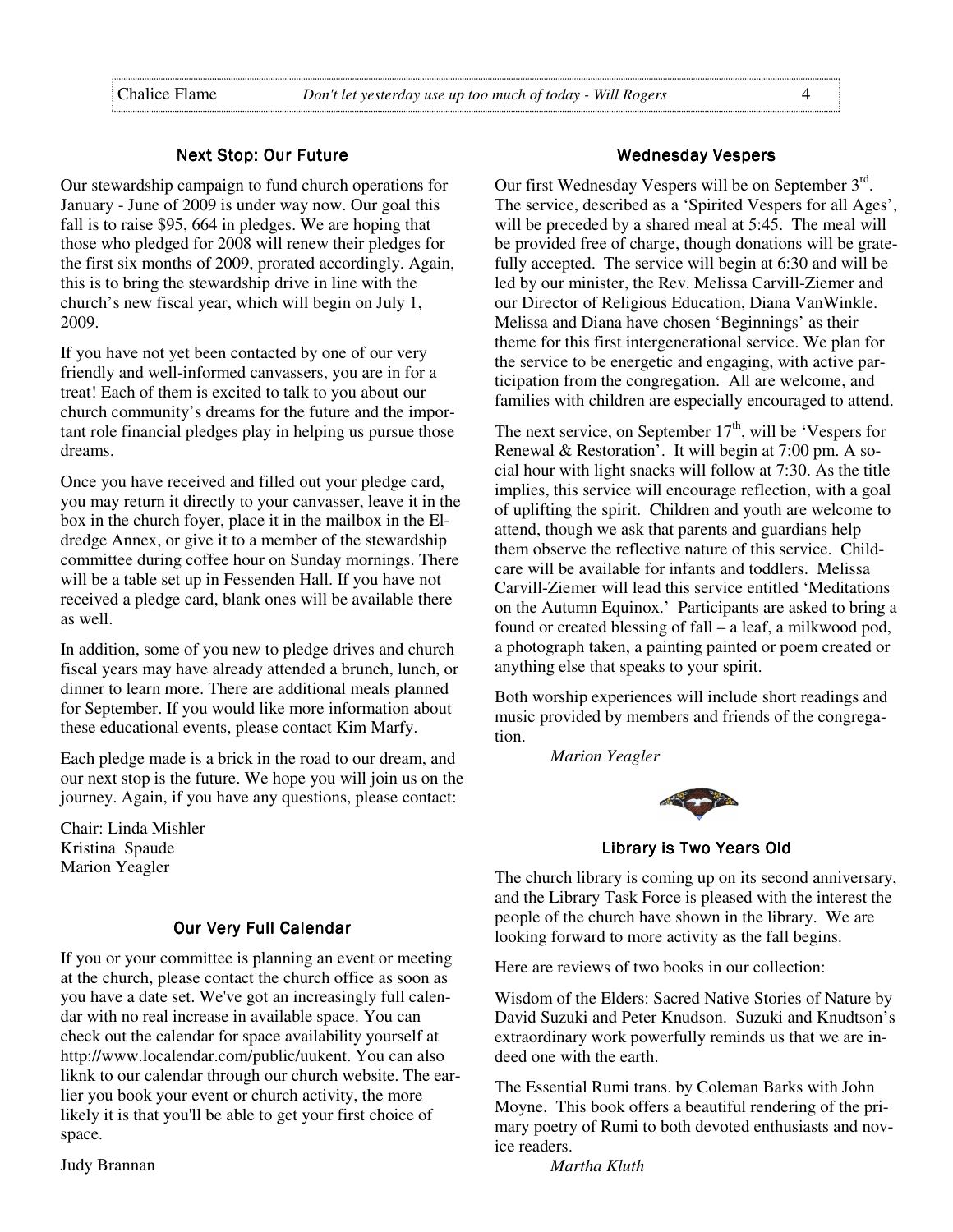#### Hogwarts Looking for a Few Good Assistants

Hogwarts is looking for volunteers to assist with ongoing positions. The positions include Property Master, Assistant Prefect Coordinator, Co-heads of House, people willing to assist with set up and clean up for Hogwarts events. To learn more about Hogwarts and these positions, visit www.kenthogwarts.org or call Sandy Bowers.

Hogwarts meetings are held the 1st Sunday of each month at 4pm in the church annex.

#### **Congrats to Renee**

Starting September 1st, member and ministerial student Renee Zimelis Ruchotzke will serve as the half-time consulting student minister for the Unitarian Universalist Congregation of Greater Canton.

#### Social Service Needs

Kent Social Services continues to need canned & boxed foods, soap, paper towels & toilet paper for clients whose food stamps run out before the end of the month. They also need volunteers to help pack grocery bags weekday mornings. Call 330 673 6963 for details.

> Universalist Church, Brimfield circa 1900



#### Caring Committee

The Caring Committee is looking for a few good people who care. We do a little babysitting, baking, cooking, dog watching, transporting, and many other things for members and friends of our congregation.

We try not to call on you more than 1-2 times a year, so the job for volunteers is not big. There are no meetings to attend.

If you feel that this is your calling and you are able to help out, please call Linda Mishler.

#### Midwest Interfaith Immigration Summit: **Mobilizing for Humane Reform**

September 10 – 11, Fort Rapids Conference Center in Columbus, Ohio.

The UUA is joining with other faith communities to cosponsor this two-day summit bringing together faith-based leaders and advocates to work toward educating and mobilizing their communities in support of fair and humane immigration reform. For more information or to register, go to www.hias.org/midwest-interfaith-immigrationsummit

*Susan Goekler*

#### Social Justice Committee meeting

Sunday, September 14 after  $2<sup>nd</sup>$  service in Fessenden Hall. Anyone interested in contributing to the church's social justice/ social action agenda for the fall should attend. Child care will be provided and we will order something to eat.

*Susan Goekler* 

#### **Freedom House Dedication**

Plan to attend the official dedication of Freedom House at 10 AM, Thursday, September 11, 2008, at Freedom House on Anita Drive in Kent. Our church contributed substantially to making possible this shelter for homeless veterans, and our own Matthew Slater is the director.

#### Association Sunday Grants

A new grant program for growth and outreach was announced by the Ohio-Meadville District the week of August 11, 2008. Known as the Association Sunday Grants for Outreach and Growth, grants will be awarded this coming year to partnerships and clusters of congregations in the OMD for initiatives focused on various aspects of growth and outreach. Funds for the program were made available by those congregations who participated in Association Sunday in October 2007. Information about the new grant program and application forms were sent to all OMD ministers and congregational presidents and can also be found online at www.ohiomeadville.org.

This coming October 12, 2008, Association Sunday will focus on support for increasing lay theological education opportunities and programs to promote excellence in ministry. More information about Association Sunday and how your congregation can participate may be found at http://www.uua.org/giving/associationsunday/index.shtml.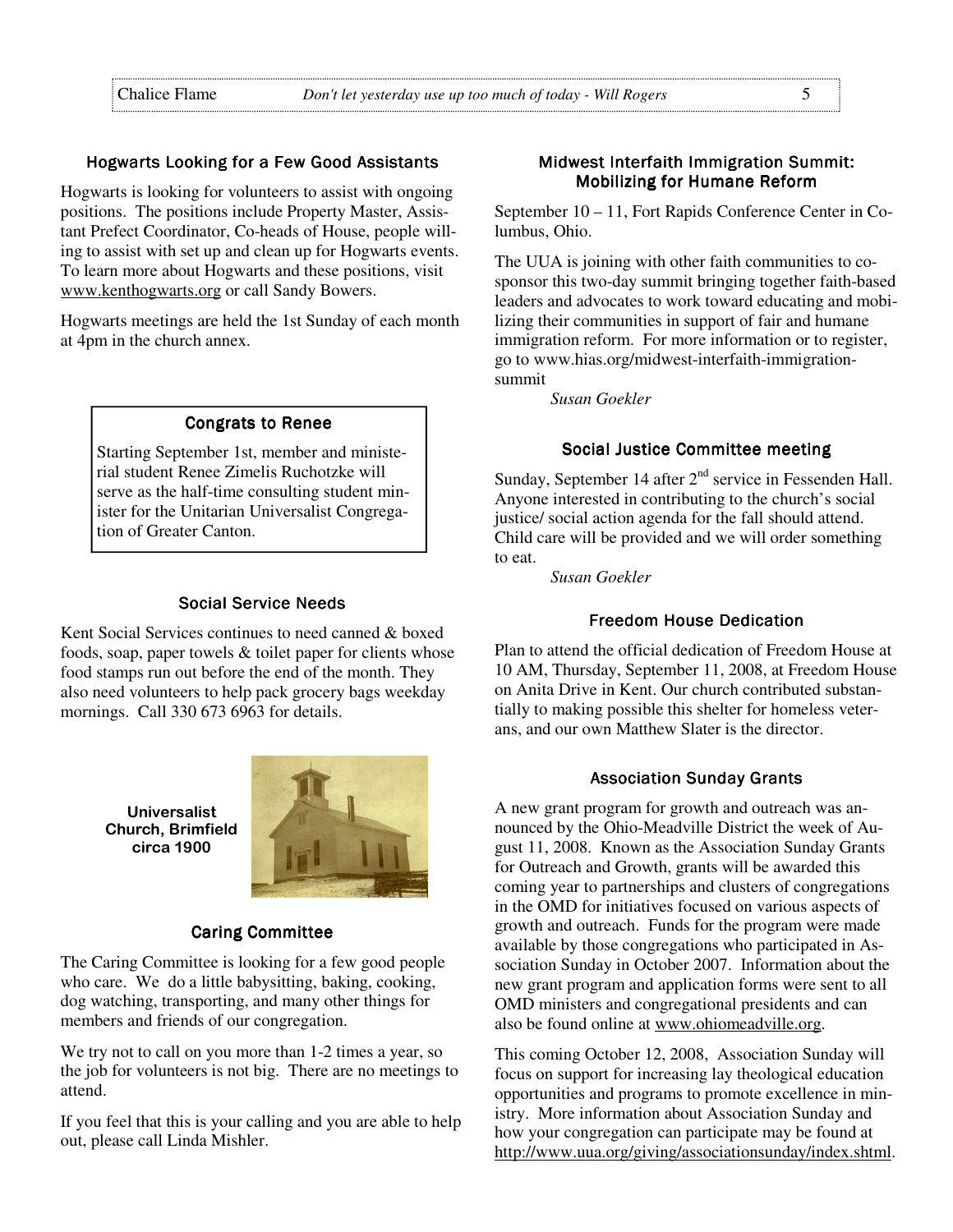#### Financial Corner

July and 2008 Year-to-date Financials for General Operating Fund:

|                      | <b>REVENUES</b> | <b>EXPENDITURES</b> | REVENUES-EXP |
|----------------------|-----------------|---------------------|--------------|
| JULY ACTUAL:         | \$10911         | \$14838             | $-$ \$2515   |
| <b>MONTHLY PLAN:</b> | \$15766         | \$16406             | $-$ \$787    |
| YEAR-TO-DATE ACTUAL: | \$116972        | \$100527            | \$2869       |
| YEAR-TO-DATE PLAN:   | \$113535        | \$105819            | -\$8837      |

As the above numbers indicate, July actuals were below plan, but year-to-date actuals are still significantly above plan. Revenues did decrease in July compared to June, but the sum of June and July revenues was distinctly above plan. Expenses were about \$1600 under plan in July, about \$5300 under plan year-to-date.

Because of your continued pledge payments in the summer, including those who sent in checks while on vacation, we did not have to use any of the Cash Reserve Account in July. We appreciate your continued support of the church over the summer, and sincerely hope this continues so that we can minimize use of our reserves and avoid cash flow problems.

You will be contacted concerning your pledge for the first six months of 2009. The main reason for this stewardship campaign is that we have to develop a budget in October

tions, we cannot PLAN to do more if you we do not know what your giving plans for the first half of next year are in September, so this can be used to develop the budget is during October and November.

Financial uncertainties are a fact of life in these uncertain economic times. But you know better than we do what you might be able to give. If you want to put down a range on your pledge card that is OK. If you want to discuss a special situation with me, or Linda Mishler, Chair of Stewardship Committee, or the stewardship person who contacted you, any of these things are no problem. To not tell us your plans in time to be included in the budget is a problem, since already we know that the committees and Staff who implement our plans are asking for more money in the first half of this year than the first half of last year. Much of this difference can be made simply by those who

to use in planning church activities for Jan-June 2009. Your pledge is no more than your estimate of what you plan to give during the period. There is a problem in that while most members give [our Bylaws state this as a requirement of membership] many do not pledge. Once we get the pledges in September, they will be totaled and the Finance Committee will



develop a budget for January-June 2009, based on the amount pledged. This will then go the Board and the membership for approval. If we don't hear of your plans during this process, we cannot develop plans for the money you will give. So while we always appreciate your donations, and we can always do more with more donagive but did not fill out a pledge card last year telling us what they plan to in first half 2009 on a pledge card. If you can give more, of course we always love to hear about that, and it will enable us to do more.

If you made contributions in your name during the first half of 2008 and did not get a Contribution statement from the church, please contact me immediately. We will fix the situation.

Thanks again for your contributions and for helping us "tighten up" our financial process so we can better plan the activities of our beloved church.

Bob Erdman, Trustee for Finance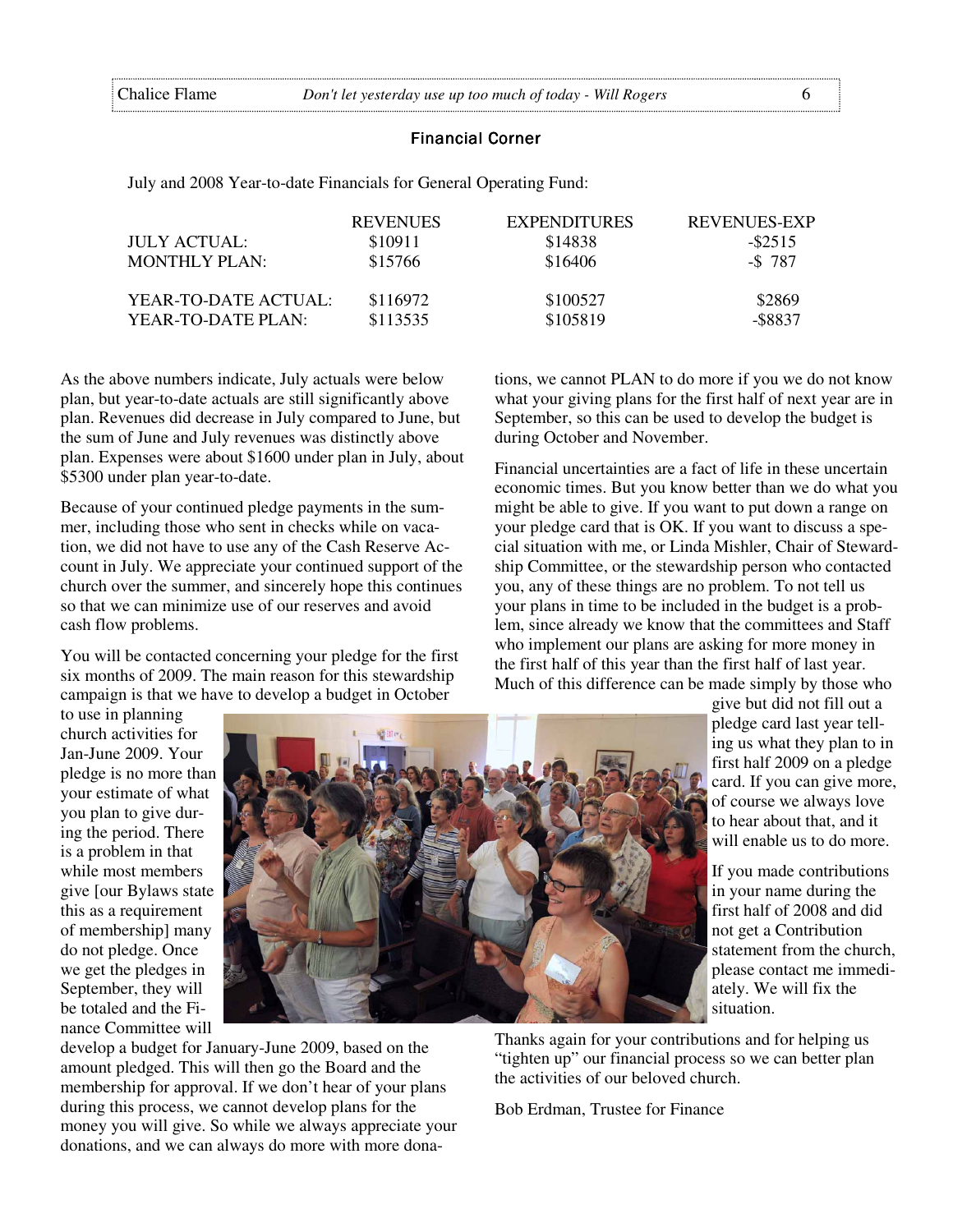#### Committee Fair - September 21st

Come one - Come all to the Committee Fair

 During coffee hour and after the second service in Fessenden Hall

> Meet representatives of the various committees in the church

Find out what they do – or don't

Maybe you would like to join?

Or ask a question or contribute an idea . . .

Food, Snacks & Drinks will be available

#### September Special Offering

On May 12, 2008, U.S. immigration officials arrested 400 undocumented aliens working at Agriprocessors, a kosher meat packing plant in Postville, Iowa. The men were either summarily deported back to Mexico or Guatemala, or jailed, but 43 wives and 150 children were left behind, destitute. The women are not allowed to work, and now have been fitted with leg monitoring bracelets to prevent their leaving town. Read more at www.commondreams.org/archive/2008/08/16/11032/

St. Bridget's Roman Catholic Church in Postville has stepped up and with a staff of only four people is trying to address the needs of the women and children. Our church Social Justice Committee has decided to make our special offering for September to the St. Bridget's Hispanic Ministry Fund to assist them in helping the immigrants and the people of Postville deal with this injustice.



#### **New U Class**

New to our Church? If you are interested in membership or in just simply learning more about our larger faith and our own church community, you are welcome to attend our fall New U Class. Class will be held on Saturday, October  $4<sup>th</sup>$ , 9:00-12:00 in the annex next door to the church. There will be a sign up sheet on the membership bulletin board (conveniently located next to the coffee pot in the Fellowship Hall). E-mail Kay Clatterbuck with any questions.

Welcome to the following folks who have joined our church community over the summer: Don Easterling, Marita Emmert, Cheryl Spaehr, Stephanie Summers, Charleen Race, Lee Brooker, Colleen Haines.

### "Who We Are" Kent UU Banner Design!

Calling all artists to take our new covenant, vision, and mission statements as inspiration for creating a new design for the Kent Unitarian-Universalist Church banner. Traditionally, banners are concrete visions that proclaim to all who we are and what we value.

Our current banner, in this writer's estimation, says that we are a lively, intergenerational group that values our UU traditions, our sense of place in the Tree City of Kent, learning, and outreach to the world. Can we build on this design to more fully state who we are in 2008?

Please check out our informational table in Fessenden Hall during coffee hour on September  $7<sup>th</sup>$  and  $14<sup>th</sup>$ . The current UUCK banner will be displayed there as well as photos of other banners from around the district.

Designs can be submitted to Kathie Slater from September 1<sup>st</sup> through the end of October. The Banner Task Force will consider each design and select the top two or three entries to be voted on by the congregation during December.

Our goal is to have the new banner for display at the District Assembly March 27-28, 2009.



Andy Esparza manning a booth at the Kent Farmer's Market

#### Tai chi --

- a non-impact "meditation in motion." Although you can study it for a lifetime, by coming you do not make a commitment for any number of sessions -- come when you can. You are welcome to start any Monday night. Wear loose fitting clothing, as it is participatory. Questions? Contact Susan Goekler, certified tai chi instructor with the Tai Chi Association of Atlanta, GA.

> 7:00 Advanced 7:30 Intermediate 8:00 Beginner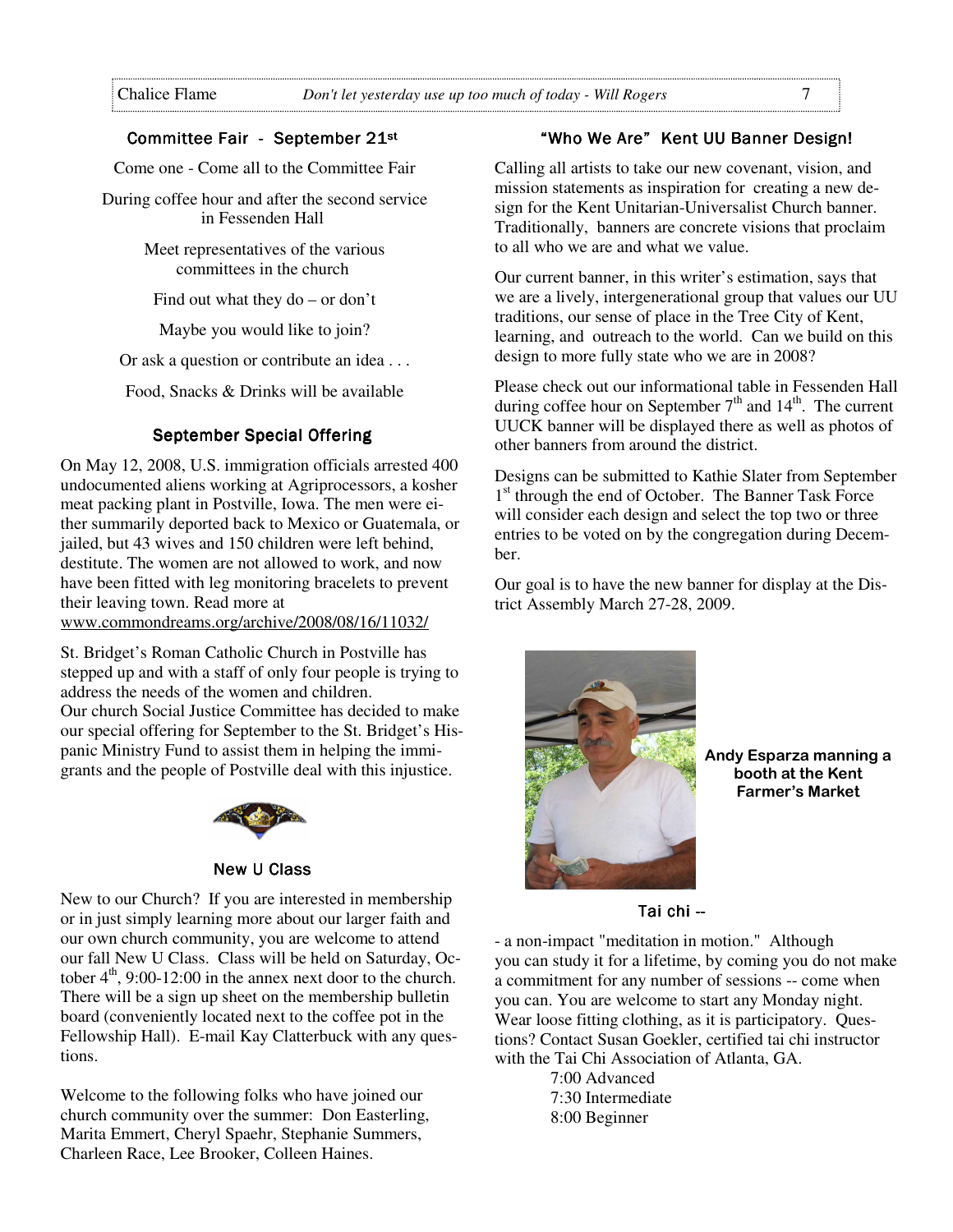#### Chancel Pod

The Chancel Pod – the Pod of the Aesthetics committee that keeps the Chancel area looking good every week will have a meeting between services on Sunday September 21. The main focus of this committee at present is to pick a design for a new Chalice for our sanctuary.

We will also be setting up our fundraisers for fall (mums) and winter (poinsettias).

Anyone interested in helping us out, please contact Paulette Thurman or Stephanie Summers.

#### **Photos from Summer Institute**

can be enjoyed at www.proftalon.smugmug.com



#### **Michael Pollan Speaks**

Michael Pollan, author of The Omnivore's Dilemma: A Natural History of Four Meals, one of the inspirations for Melissa's Earth Day service on local, sustainable food, will be speaking at Oberlin College on Tuesday, October  $28<sup>th</sup>$ , at  $8:00$  p.m. The event is free and open to the public. If you're interested in carpooling or caravanning to see him, contact Beth Wills.

## Rumor Has It..... Kia Heartwood Save the Date!! November 1 & 2! Kia

Heartwood and her Wishing Chair is coming to Kent!

There will be a concert on Saturday night to help defray her costs. We hope to provide a dinner beforehand.

Sunday, November 2, she will sing and preach at BOTH services!

Contact any member of the Sunday Programming Committee or Music Committee for more information.

#### Small Group Ministry (SGM) Registration!

The upcoming SGM year will start in October and run through May. The opportunity to register for the popular SGM program will take place on three Sundays, Sept. 7, Sept. 14 and Sept. 21. Registration forms will be available at the picnic on Sept. 7. On Sept. 14 and 21, a registration table will be set up during coffee hour and following the second service. At that time, members of the Steering Committee, Elaine Bowen, Kristina Spaude, Christie Anderson, Rod Mishler and Linda Mishler will be available to answer questions about the program. Registration forms can turned in at the SGM table or placed in the SGM mail slot in the Annex by Sept. 21. Participants do not have to be official members of the church. Depending upon the interest, new groups may be formed for: men only, young adults, and those interested in a more active service project component. For details about the SGM program, see the SGM brochure located in the brochure collection on the table at the main entrance of the church.

#### Training on Small Group Facilitation

Individuals interested in learning techniques to effectively facilitate small discussion groups, particularly SGM groups, are invited to attend a workshop led by Reverend Melissa Carvill-Ziemer and members of the SGM Steering Committee on September 20 in the Annex. The workshop will run from 9:00 a.m. until noon, with an optional continental breakfast starting at 8:30. Discussion will include topics such as: creating covenants, how to stimulate conversation, and encouraging balanced talking time from participants. Participation is intended to enhance leadership skills and does not involve a commitment to facilitate an SGM group.

#### Fall Walden Day at Presque Isle

Fall "Walden Day" will focus on the unique natural environment of PRESQUE ISLE STATE PARK near Erie, PA on Saturday, September 27. Most of Presque Isle is an "Ecological Reservation," with woods, marshes, ponds, and lagoons that attract a great variety of wildlife, especially birds. Tent camping in a nearby private campground will be available Friday, Saturday, and Sunday, September 26, 27, 28. Sign-up sheets and further details will be posted on a special "Where's Walden" bulletin board in Fessenden Hall, beginning Sunday, September 7. Visit the Kent UU website (www.kentuu.org) for more information on Walden Day. Click on "Groups and Activities" and "Where's Walden?" Please save the date. Join us if you can!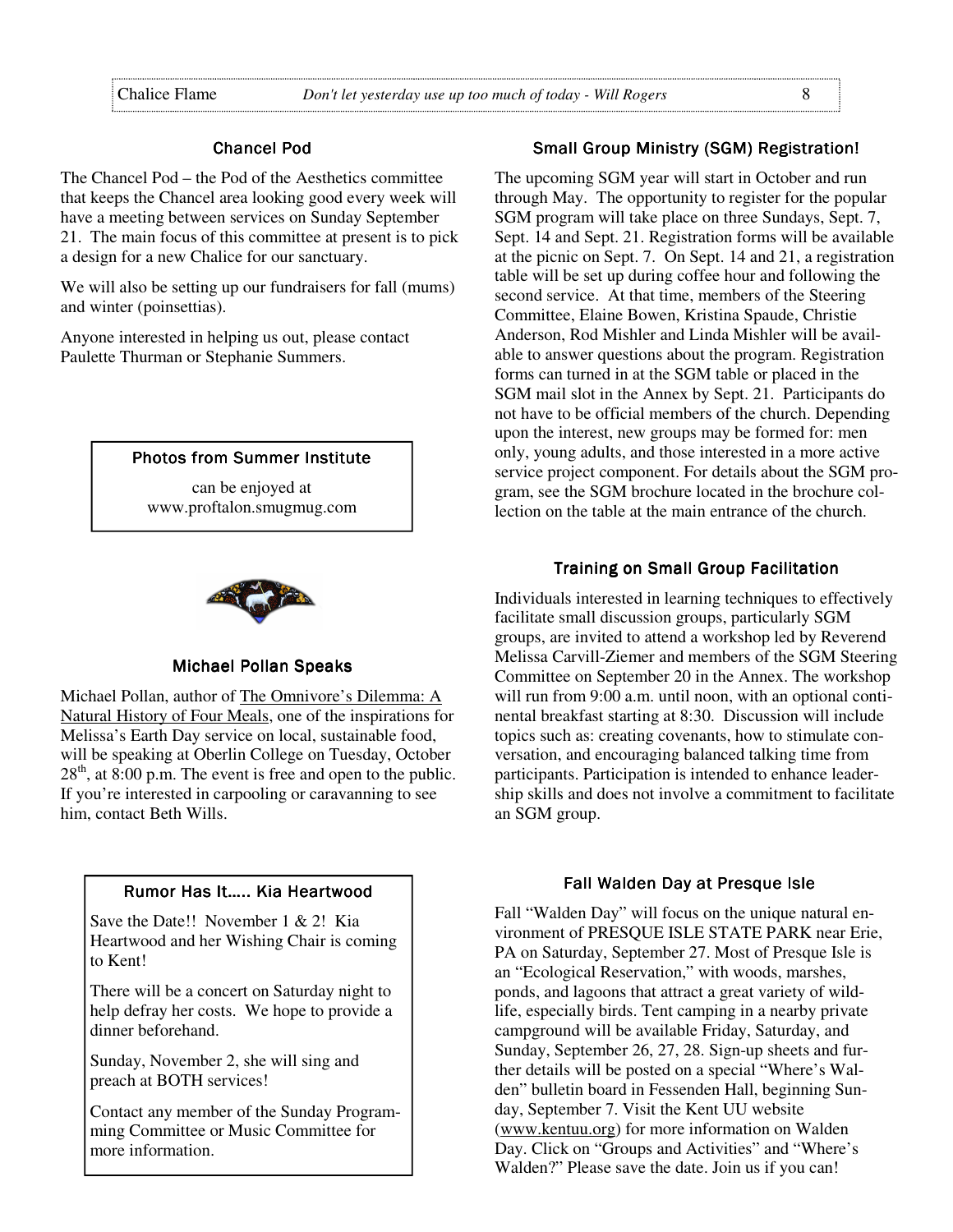| 31<br>11:30-1:30 Pancake Break-<br>fast FH<br>7-9 AA FH                                                                                                                    | 1<br>7-8:30 Tai Chi                                                                                           | $\overline{2}$<br>Thread/Web deadline<br>5:30 Mod. Yoga<br>7:00 Challenging Yoga<br>7-9 Living By Heart FL | 3<br>9:30a Yoga<br>5:00 Vespers<br>setup $FH$<br>5:45-7:30 Vespers<br>$p\neq$<br>7-9:00 Pastoral<br>Associates | $\overline{\mathbf{4}}$<br>10:15a Yoga<br>5:30 Yoga<br>6-6:45 Meditation FL<br>6:30-9:30 Greeter<br>Dinner EA | 5<br>7:30-10:30 Sose-<br>bee talk $S$ $p$ $3$ | 6<br>10-12 am Chakra<br>Yoga                                                                                                         |
|----------------------------------------------------------------------------------------------------------------------------------------------------------------------------|---------------------------------------------------------------------------------------------------------------|------------------------------------------------------------------------------------------------------------|----------------------------------------------------------------------------------------------------------------|---------------------------------------------------------------------------------------------------------------|-----------------------------------------------|--------------------------------------------------------------------------------------------------------------------------------------|
| 9:30 Gathering In Service<br>11:15 Gathering In Ser-<br>vice<br>1:00 Fall Picnic, Plum<br>Creek $p$ 2<br>4-6:00 Hogwarts mtg. EA<br>$6:30-7:30$ Women's choir<br>7-9 AA FH | 8<br>10:15a gentle Yoga<br>5:15 gentle Yoga<br>7:00 Tai chi<br>7-8:00 Clan-Stow<br>Glen                       | 9<br>Thread/Web deadline<br>5:30 Mod. Yoga<br>7:00 Challenging Yoga                                        | 10<br>9:30a Yoga<br>12-1:00 SGM<br>training $EA$<br>7-9:30 Board mtg.<br>EA                                    | 11<br>10:15a Yoga<br>5:30 Yoga<br>6-6:45 Meditation FL<br>7-9:00 Men's group<br>EA                            | 12<br>7-8:30 Prenatal<br>Yoga                 | 13<br>9-10:30 Chakra Yoga<br>10-12:00 Chakra<br>Yoga                                                                                 |
| 14<br>12:15-2:15 Social Justice<br>$FH$ $p5$<br>4-5:30 R&R Yoga<br>6:30-7:30 Adult Choir $S$<br>7-9 AA FH                                                                  | 15<br>$10:15$ am gentle<br>Yoga<br>5:15 gentle Yoga<br>7:00 Tai chi<br>7-8:00 Clan Kent<br><b>Health Care</b> | 16<br>Thread/Web deadline<br>5:30 Mod. Yoga<br>7:00 Challenging Yoga                                       | 17<br>9:30a Yoga<br>7-9:00 Vespers<br>$p\downarrow$                                                            | 18<br>10:15a Yoga<br>5:30 Yoga<br>6-6:45 Meditation FL                                                        | 19<br>7-8:30 Prenatal<br>Yoga                 | 20<br>8a-12:00 SGM mtg.<br>p8<br>9-10:30 Chakra Yoga<br>10-12:00 Chakra<br>Yoga<br>9:30-12:30 Couples<br>group<br>1:30-4:30 Ceremony |
| 21<br>10:30 Committee Fair FH<br>p <sub>7</sub><br>4-5:30 R&R Yoga<br>$6:30-7:30$ Adult Choir S<br>7-9 AA FH                                                               | 22<br>10:15 am gentle<br>Yoga<br>5:15 gentle Yoga<br>7:00 Tai chi<br>7:30 Clan practice                       | 23<br>Thread/Web deadline<br>5:30 Mod. Yoga<br>7:00 Challenging Yoga<br>7-9:00 Living By Heart<br>FL       | 24<br>9:30a Yoga<br>6-9:00 SGM mtg.<br>EA<br>7-9 Living By<br>Heart FL                                         | 25<br>10:15a Yoga<br>5:30 Yoga<br>6-6:45 Meditation FL                                                        | 26<br>7-8:30 Prenatal<br>Yoga                 | 27<br>Fall Walden p 8<br>9-10:30 Chakra Yoga<br>10-12:00 Chakra<br>Yoga<br>7-9 Art Opening                                           |
| 28<br>11:30-1:30 Pancake Break-<br>fast FH<br>4-5:30 R&R Yoga<br>6:30-7:30 Adult Choir $S$<br>7-9 AA FH                                                                    | 29<br>$10:15$ am gentle<br>Yoga<br>5:15 gentle Yoga<br>7:00 Tai chi<br>7:30 Clan practice                     | 30<br>Thread/Web deadline<br>5:30 Mod. Yoga<br>7:00 Challenging Yoga                                       | $\mathbf{1}$<br>9:30a Yoga<br>5:00 Vespers<br>setup $FH$<br>5:45-7:30 Vespers<br>7-9 Living By<br>Heart FL     | $\overline{2}$<br>10:15a Yoga<br>5:30 Yoga<br>6-6:45 Meditation FL                                            | $\overline{\mathbf{3}}$                       | $\overline{\mathbf{4}}$<br>8a-1:00 New U Class<br>$EA$ $p 7$<br>9-10:30 Chakra Yoga<br>10-12:00 Chakra<br>Yoga                       |

#### September Church Events

Tai Chi: 7:00 Advanced, 7:30 Intermediate, 8:00 Beginner - Yoga and Tai Chi are held in Fessenden Hall \**EA*- Eldredge Annex; *FH*- Fessenden Hall; *FL*- Founders' Lounge; *L*- Library; *S*-Sanctuary; *N*- Nursery *Calendar does not reflect changes or additions after August 22*

A complete and up-to-date church calendar can be viewed at http://www.localendar.com/public/uukent or through a link on our website at www.uukent.org.

#### Sermons and Minutes Available

Some of Rev. Melissa Carvill-Ziemer's past sermons are available in the Founders' Lounge for \$1.00 each. Your donation can be placed in the black lockbox, also in the lounge.

You can listen to and download selected past services at the church website, www.kentuu.org Recordings of recent complete sermons are available in the library on a shelf next to the door. A signout sheet can be found there, also.

The Board meeting minutes are available for review in the Founders' Lounge.